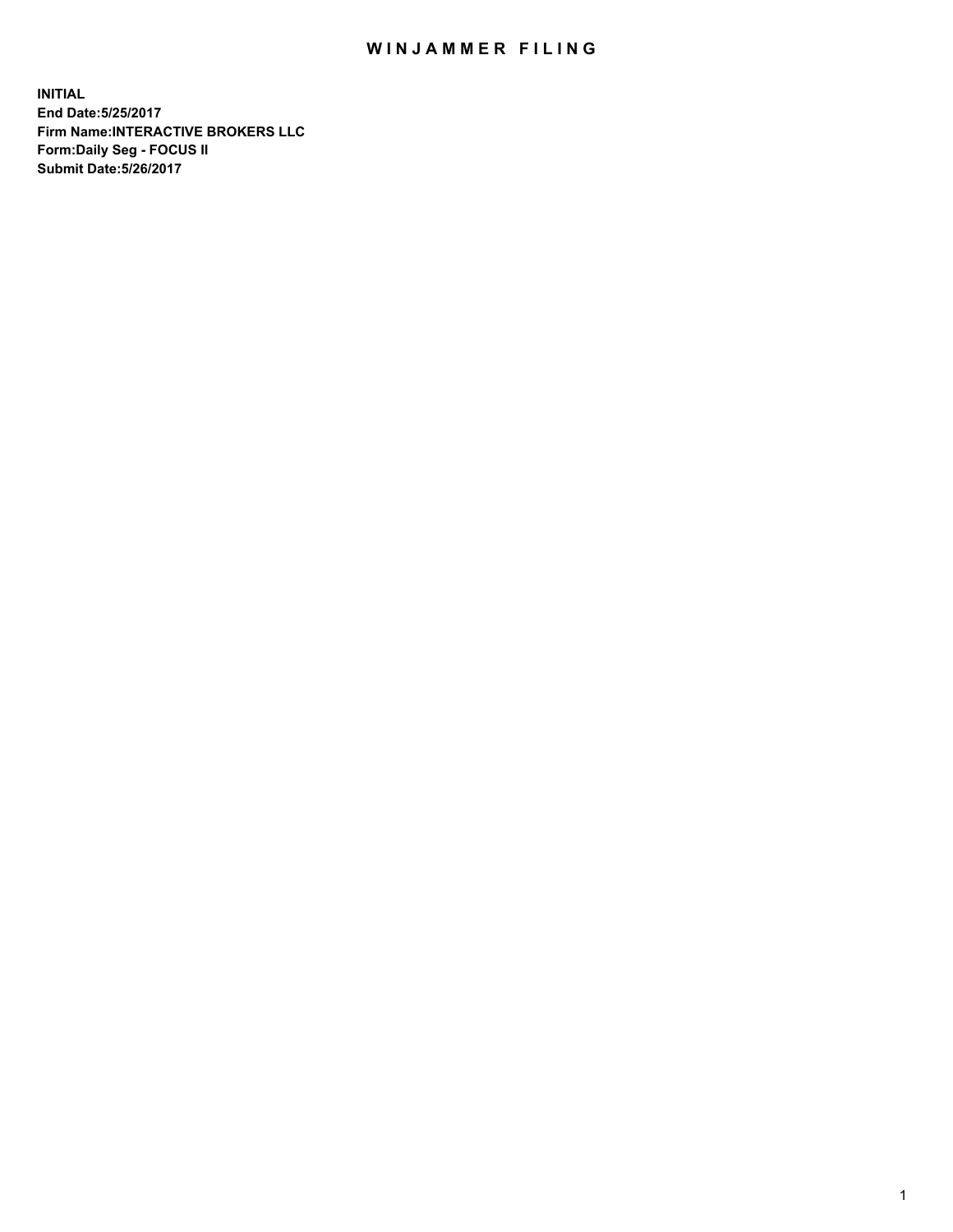## **INITIAL End Date:5/25/2017 Firm Name:INTERACTIVE BROKERS LLC Form:Daily Seg - FOCUS II Submit Date:5/26/2017 Daily Segregation - Cover Page**

| Name of Company<br><b>Contact Name</b><br><b>Contact Phone Number</b><br><b>Contact Email Address</b>                                                                                                                                                                                                                          | <b>INTERACTIVE BROKERS LLC</b><br>James Menicucci<br>203-618-8085<br>jmenicucci@interactivebrokers.c<br>om |
|--------------------------------------------------------------------------------------------------------------------------------------------------------------------------------------------------------------------------------------------------------------------------------------------------------------------------------|------------------------------------------------------------------------------------------------------------|
| FCM's Customer Segregated Funds Residual Interest Target (choose one):<br>a. Minimum dollar amount: ; or<br>b. Minimum percentage of customer segregated funds required:%; or<br>c. Dollar amount range between: and; or<br>d. Percentage range of customer segregated funds required between:% and%.                          | $\overline{\mathbf{0}}$<br>0<br>155,000,000 245,000,000<br>0 <sub>0</sub>                                  |
| FCM's Customer Secured Amount Funds Residual Interest Target (choose one):<br>a. Minimum dollar amount: ; or<br>b. Minimum percentage of customer secured funds required:%; or<br>c. Dollar amount range between: and; or<br>d. Percentage range of customer secured funds required between:% and%.                            | $\overline{\mathbf{0}}$<br>$\overline{\mathbf{0}}$<br>80,000,000 120,000,000<br>00                         |
| FCM's Cleared Swaps Customer Collateral Residual Interest Target (choose one):<br>a. Minimum dollar amount: ; or<br>b. Minimum percentage of cleared swaps customer collateral required:% ; or<br>c. Dollar amount range between: and; or<br>d. Percentage range of cleared swaps customer collateral required between:% and%. | $\overline{\mathbf{0}}$<br>$\overline{\mathbf{0}}$<br>0 <sub>0</sub><br><u>00</u>                          |

Attach supporting documents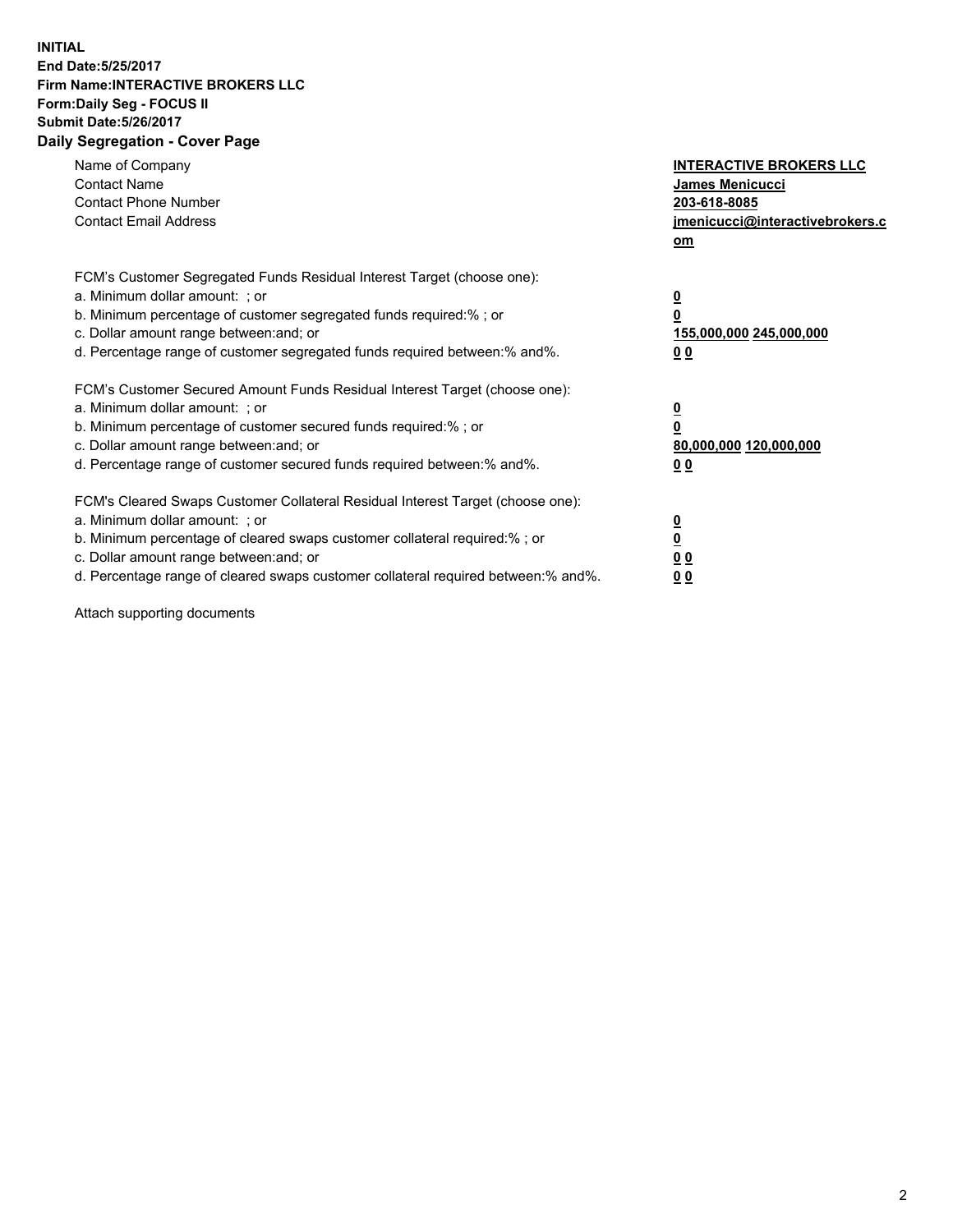## **INITIAL End Date:5/25/2017 Firm Name:INTERACTIVE BROKERS LLC Form:Daily Seg - FOCUS II Submit Date:5/26/2017 Daily Segregation - Secured Amounts**

|          | Dany Ocgregation - Occurea Aniounts                                                                                                  |                                        |
|----------|--------------------------------------------------------------------------------------------------------------------------------------|----------------------------------------|
|          | Foreign Futures and Foreign Options Secured Amounts                                                                                  |                                        |
|          | Amount required to be set aside pursuant to law, rule or regulation of a foreign                                                     | $0$ [7305]                             |
|          | government or a rule of a self-regulatory organization authorized thereunder                                                         |                                        |
| 1.       | Net ledger balance - Foreign Futures and Foreign Option Trading - All Customers                                                      |                                        |
|          | A. Cash                                                                                                                              | 337, 111, 846 [7315]                   |
|          | B. Securities (at market)                                                                                                            | $0$ [7317]                             |
| 2.       | Net unrealized profit (loss) in open futures contracts traded on a foreign board of trade                                            | 535,517 [7325]                         |
| 3.       | Exchange traded options                                                                                                              |                                        |
|          | a. Market value of open option contracts purchased on a foreign board of trade                                                       | 44,412 [7335]                          |
|          | b. Market value of open contracts granted (sold) on a foreign board of trade                                                         | $-19,527$ [7337]                       |
| 4.       | Net equity (deficit) (add lines 1.2. and 3.)                                                                                         | 337,672,248 [7345]                     |
| 5.       | Account liquidating to a deficit and account with a debit balances - gross amount                                                    | 20,238 [7351]                          |
|          | Less: amount offset by customer owned securities                                                                                     | 0 [7352] 20,238 [7354]                 |
| 6.       | Amount required to be set aside as the secured amount - Net Liquidating Equity                                                       | 337,692,486 [7355]                     |
|          | Method (add lines 4 and 5)                                                                                                           |                                        |
| 7.       | Greater of amount required to be set aside pursuant to foreign jurisdiction (above) or line                                          | 337,692,486 [7360]                     |
|          | 6.                                                                                                                                   |                                        |
|          | FUNDS DEPOSITED IN SEPARATE REGULATION 30.7 ACCOUNTS                                                                                 |                                        |
| 1.       | Cash in banks                                                                                                                        |                                        |
|          | A. Banks located in the United States                                                                                                | 60,576,125 [7500]                      |
|          | B. Other banks qualified under Regulation 30.7                                                                                       | 0 [7520] 60,576,125 [7530]             |
| 2.       | Securities                                                                                                                           |                                        |
|          | A. In safekeeping with banks located in the United States                                                                            | 325,712,910 [7540]                     |
|          | B. In safekeeping with other banks qualified under Regulation 30.7                                                                   | 0 [7560] 325,712,910 [7570]            |
| 3.       | Equities with registered futures commission merchants                                                                                |                                        |
|          | A. Cash                                                                                                                              | $0$ [7580]                             |
|          | <b>B.</b> Securities                                                                                                                 | $0$ [7590]                             |
|          | C. Unrealized gain (loss) on open futures contracts                                                                                  | $0$ [7600]                             |
|          | D. Value of long option contracts                                                                                                    | $0$ [7610]                             |
|          | E. Value of short option contracts                                                                                                   | 0 [7615] 0 [7620]                      |
| 4.       | Amounts held by clearing organizations of foreign boards of trade                                                                    |                                        |
|          | A. Cash                                                                                                                              | $0$ [7640]                             |
|          | <b>B.</b> Securities                                                                                                                 | $0$ [7650]                             |
|          | C. Amount due to (from) clearing organization - daily variation                                                                      | $0$ [7660]                             |
|          | D. Value of long option contracts                                                                                                    | $0$ [7670]                             |
|          | E. Value of short option contracts                                                                                                   | 0 [7675] 0 [7680]                      |
| 5.       | Amounts held by members of foreign boards of trade                                                                                   |                                        |
|          | A. Cash                                                                                                                              | 81,392,283 [7700]                      |
|          | <b>B.</b> Securities                                                                                                                 | $0$ [7710]                             |
|          | C. Unrealized gain (loss) on open futures contracts                                                                                  | 4,888,780 [7720]                       |
|          | D. Value of long option contracts                                                                                                    | 44,412 [7730]                          |
|          | E. Value of short option contracts                                                                                                   | -19,527 [7735] 76,528,388 [7740]       |
| 6.<br>7. | Amounts with other depositories designated by a foreign board of trade                                                               | $0$ [7760]                             |
| 8.       | Segregated funds on hand                                                                                                             | $0$ [7765]                             |
| 9.       | Total funds in separate section 30.7 accounts<br>Excess (deficiency) Set Aside for Secured Amount (subtract line 7 Secured Statement | 462,817,423 [7770]                     |
|          | Page 1 from Line 8)                                                                                                                  | 125,124,937 [7380]                     |
| 10.      | Management Target Amount for Excess funds in separate section 30.7 accounts                                                          |                                        |
| 11.      | Excess (deficiency) funds in separate 30.7 accounts over (under) Management Target                                                   | 80,000,000 [7780]<br>45,124,937 [7785] |
|          |                                                                                                                                      |                                        |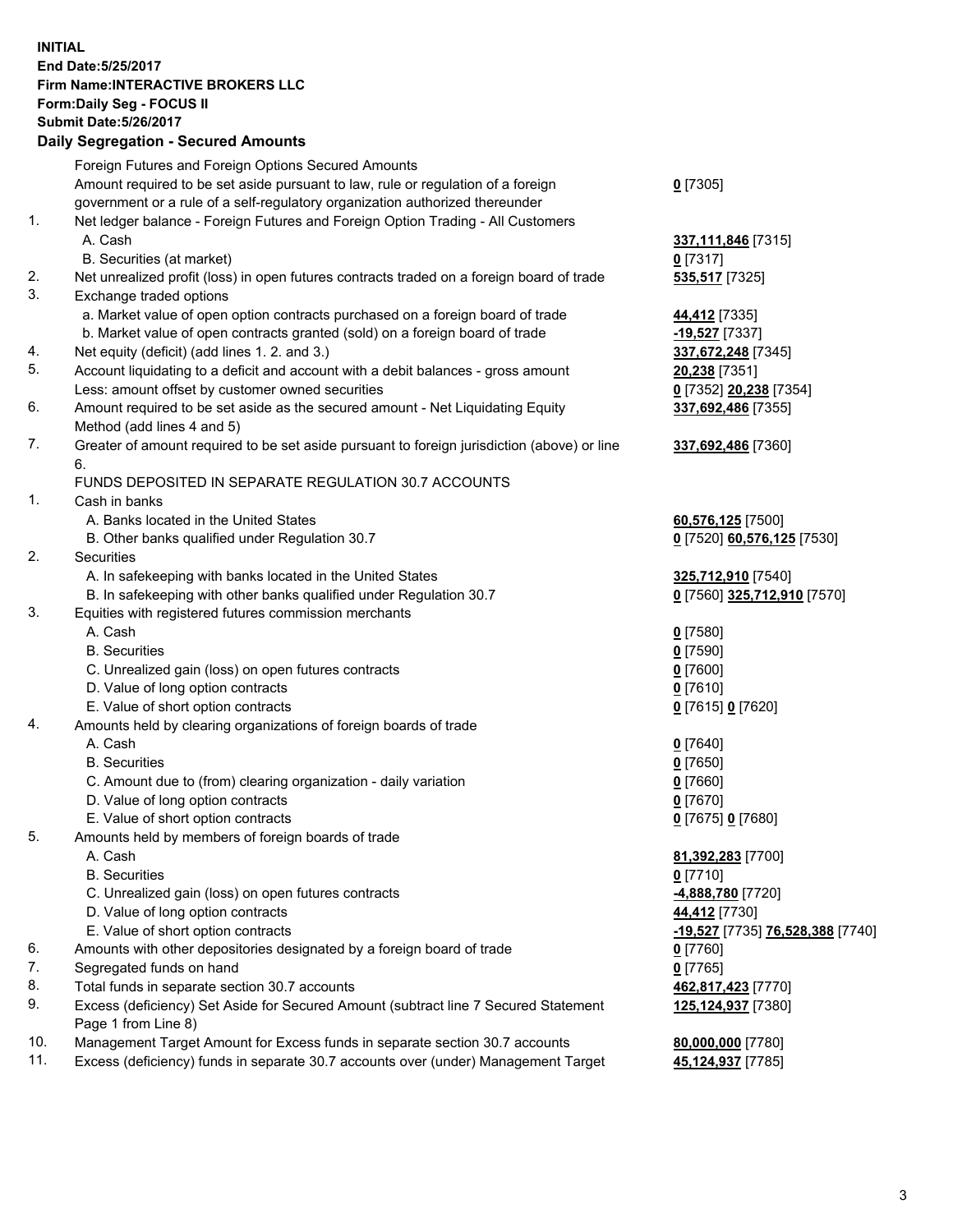**INITIAL End Date:5/25/2017 Firm Name:INTERACTIVE BROKERS LLC Form:Daily Seg - FOCUS II Submit Date:5/26/2017 Daily Segregation - Segregation Statement** SEGREGATION REQUIREMENTS(Section 4d(2) of the CEAct) 1. Net ledger balance A. Cash **3,984,304,416** [7010] B. Securities (at market) **0** [7020] 2. Net unrealized profit (loss) in open futures contracts traded on a contract market **-110,349,537** [7030] 3. Exchange traded options A. Add market value of open option contracts purchased on a contract market **222,313,208** [7032] B. Deduct market value of open option contracts granted (sold) on a contract market **-308,679,024** [7033] 4. Net equity (deficit) (add lines 1, 2 and 3) **3,787,589,063** [7040] 5. Accounts liquidating to a deficit and accounts with debit balances - gross amount **217,293** [7045] Less: amount offset by customer securities **0** [7047] **217,293** [7050] 6. Amount required to be segregated (add lines 4 and 5) **3,787,806,356** [7060] FUNDS IN SEGREGATED ACCOUNTS 7. Deposited in segregated funds bank accounts A. Cash **486,288,637** [7070] B. Securities representing investments of customers' funds (at market) **2,246,810,050** [7080] C. Securities held for particular customers or option customers in lieu of cash (at market) **0** [7090] 8. Margins on deposit with derivatives clearing organizations of contract markets A. Cash **23,374,914** [7100] B. Securities representing investments of customers' funds (at market) **1,326,437,025** [7110] C. Securities held for particular customers or option customers in lieu of cash (at market) **0** [7120] 9. Net settlement from (to) derivatives clearing organizations of contract markets **-6,425,415** [7130] 10. Exchange traded options A. Value of open long option contracts **222,295,627** [7132] B. Value of open short option contracts **-308,672,037** [7133] 11. Net equities with other FCMs A. Net liquidating equity **0** [7140] B. Securities representing investments of customers' funds (at market) **0** [7160] C. Securities held for particular customers or option customers in lieu of cash (at market) **0** [7170] 12. Segregated funds on hand **0** [7150] 13. Total amount in segregation (add lines 7 through 12) **3,990,108,801** [7180] 14. Excess (deficiency) funds in segregation (subtract line 6 from line 13) **202,302,445** [7190] 15. Management Target Amount for Excess funds in segregation **155,000,000** [7194] **47,302,445** [7198]

16. Excess (deficiency) funds in segregation over (under) Management Target Amount Excess